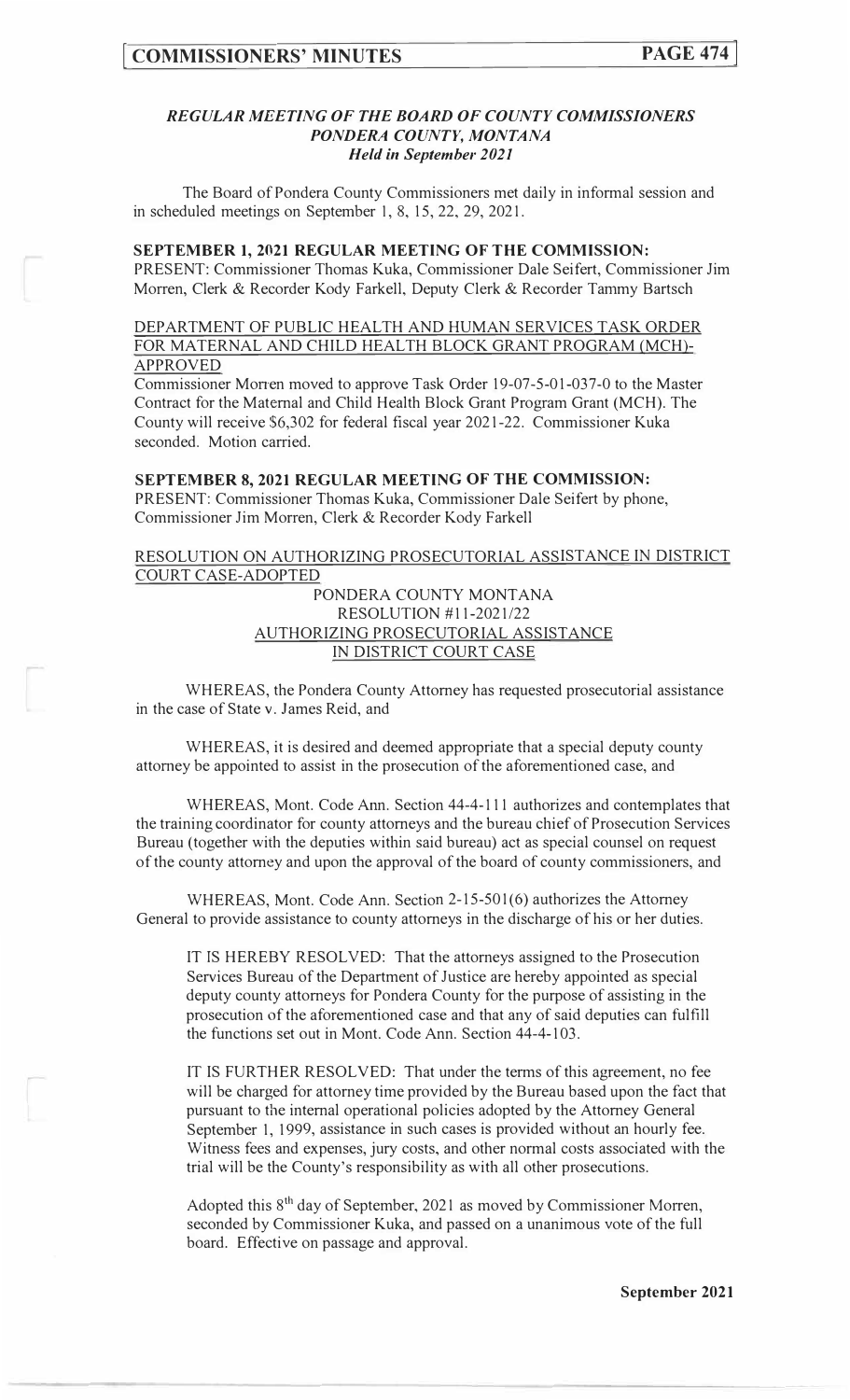BOARD OF COUNTY COMMISSIONERS Pondera County, Montana

*Isl Dale J Sei{grt*  Dale J Seifert, Chair

ATTEST: *Isl Kody L F arkell*  Kody L Farkell, Clerk and Recorder

*ls/Thomas A Kuka*  Thomas A Kuka, Member

*Isl Jim Morren*  Jim Morren, Member

# **SEPTEMBER 15, 2021 REGULAR MEETING OF THE COMMISSION:**

PRESENT: Commissioner Thomas Kuka, Commissioner Dale Seifert, Commissioner Jim Morren, Clerk & Recorder Kody Farkell, Deputy Clerk & Recorder Tammy Bartsch

### MSU EXTENSION SERVICE AGREEMENT-APPROVED

Commissioner Morren moved and Commissioner Kuka seconded to approve the FY2022 Extension Services Agreement between Montana State University Extension and Pondera County. The Agreement includes the amount budgeted for the Extension Office in Pondera County, including the County portion of the Agents' salaries which is set at 65% of the Clerk and Recorder's base salary for each Agent. The total is \$67,751.76 for all agents. Motion carried.

### NACO DEFERRED COMP PROGRAM

Commissioner Kuka moved and Commissioner Morren seconded to approve the Nationwide Indexed Principal Protection Plan be added to employee's section 457 retirement options. This is a conservative investment that guarantees the investor's investment will not go into the negative. There will be no cost to Pondera County. Motion carried.

# RESOLUTION ON AUTHORIZING BUDGET AMENDMENTS TO PONDERA COUNTY BUDGET-ADOPTED

# PONDERA COUNTY MONTANA RESOLUTION #12 - 2021/22 AUTHORIZING BUDGET AMENDMENTS TO PONDERA COUNTY BUDGET

WHEREAS the Montana Code Annotated, Section 7-6-4006(4), grants the Board of County Commissioners the power and authority to amend the budget during the fiscal year by conducting public hearings at regularly scheduled meetings; and

WHEREAS Pondera County Commissioners approved the appropriations budget for the Pondera County during its regular budget approval process and errors in revenues and expenditures budget have been identified; and

NOW, THEREFORE, BE IT RESOLVED by the Board of County Commissioners of Pondera County that the budget be corrected as follows:

| Description                            | <b>Prior Amount</b> | New Amount |
|----------------------------------------|---------------------|------------|
| Junk Vehicle Grant                     | \$11,698            | \$12,11    |
| <b>MCH</b> Grant                       | \$6,988             | \$6,302    |
| COVID-19 Mental Health                 | \$10,262            | \$9,836    |
| Transfer to 2300                       | \$77,500            | \$87,500   |
|                                        | <b>Prior Amount</b> | New Amount |
| 2830-308-430801-311<br>Postage         | \$25                | \$200      |
| Publications<br>2830-308-430801-323    | \$200               | \$350      |
| Telephone<br>2830-308-430801-345       | \$200               | \$300      |
| Vehicle Repairs<br>2830-308-430801-361 | \$1,240             | \$1,228    |
| 2973-406-440191-210<br>Supplies        | \$9,561             | \$8,875    |
| Supplies<br>2966-404-440153-210        | \$394               | \$2,026    |
| Transfer<br>2300-208-521013-820        | \$0                 | \$10,000   |
|                                        | Description         |            |

**September 2021**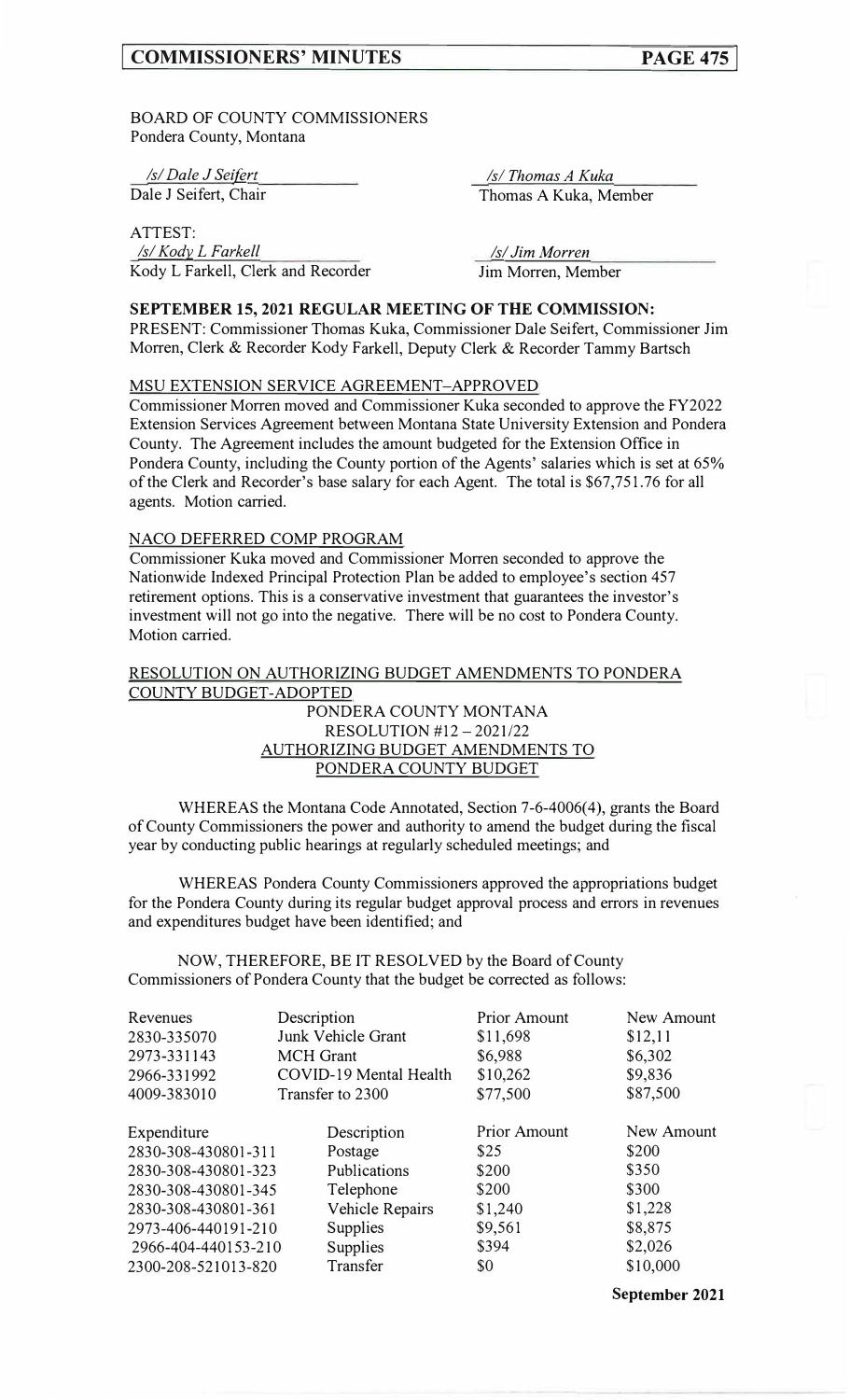Adopted this  $15<sup>h</sup>$  day of September, 2021, as moved by Commissioner Kuka, seconded by Commissioner Morren, and passed on a 3-0 vote of the board. Effective on passage and approval.

BOARD OF COUNTY COMMISSIONERS Pondera County, Montana

*Isl Dale J Sei{grt Isl Thomas A Kuka* 

Dale J Seifert, Chair Thomas A Kuka, Member

ATTEST: *Isl Kody L Farkell Isl Kody L Farkell Isl Jim Morren* Kody L Farkell, Clerk and Recorder Jim Morren, Member

RESOLUTION ON PROVIDING FOR THE ADOPTION AND ENFORCEMENT OF THE "STATE BUILDING CODE", ESTABLISHING PROCEDURES FOR PRACTICE AND ENFORCEMENT AND PROVIDING FOR A BOARD OF APPEALS-ADOPTED

### PONDERA COUNTY, MONTANA RESOLUTION #13 -2020/21

# PROVIDING FOR THE ADOPTION AND ENFORCEMENT OF THE "STATE BUILDING CODE", ESTABLISHING PROCEDURES FOR PRACTICE AND ENFORCEMENT AND PROVIDING FOR A BOARD OF APPEALS.

BE IT RESOLVED BY THE PONDERA COUNTY COMMISSIONERS, PONDERA COUNTY, MONTANA

Section 1.

a. The International Building Code (hereinafter referred to as "IBC"), 2018 Edition as described in and amended by Section 24.301.131, 1 through 3, of the

Administrative Rules of Montana (hereinafter referred to as "A.R.M.) and

A.R.M 24.301.146, l and 2 and including IBC Appendix C (Group U- Agricultural Buildings) and Appendix H.

b. The International Energy Conservation Code (hereinafier referred to as the IECC) 2018 Edition, as amended by Section A.R.M. 8.70.204(1).

> These codes are hereby adopted and incorporated herein as if fully set out in their entirety herein.

Section 2. **BUILDING PERMITS.** 

a. Any person wishing to obtain a building permit shall submit a completed application to the Building Inspector.

- b. The building inspector shall specify the manner in which said application shall be completed. At a minimum, the application shall contain:
	- i. A description of the land which it will affect;
	- ii. The present use of any existing structures;
	- iii. Plans and specifications indicating the entire scope of work.
- c. The applicant shall furnish such other documents as the building inspector deems relevant and necessary, at his/her discretion, for review of the proposed work.
- d. The building inspector may, at his/her discretion, waive any of the requirements hereunder when the proposed work is of an insubstantial nature of effect.

Section 3. PLAN REVIEW.

- a. The building inspector shall be responsible for coordination of building plan review and for issuance of building permits.
- b. Upon application by any person for a building permit, the building inspector shall review the plans for compliance with this code. The building inspector shall submit the plans to any other affected county department for review and approval by the department(s) before issuing a permit.
- c. Building plan review shall be completed by the building inspector within sixty (60) working days of submission of a completed application.

**September 2021**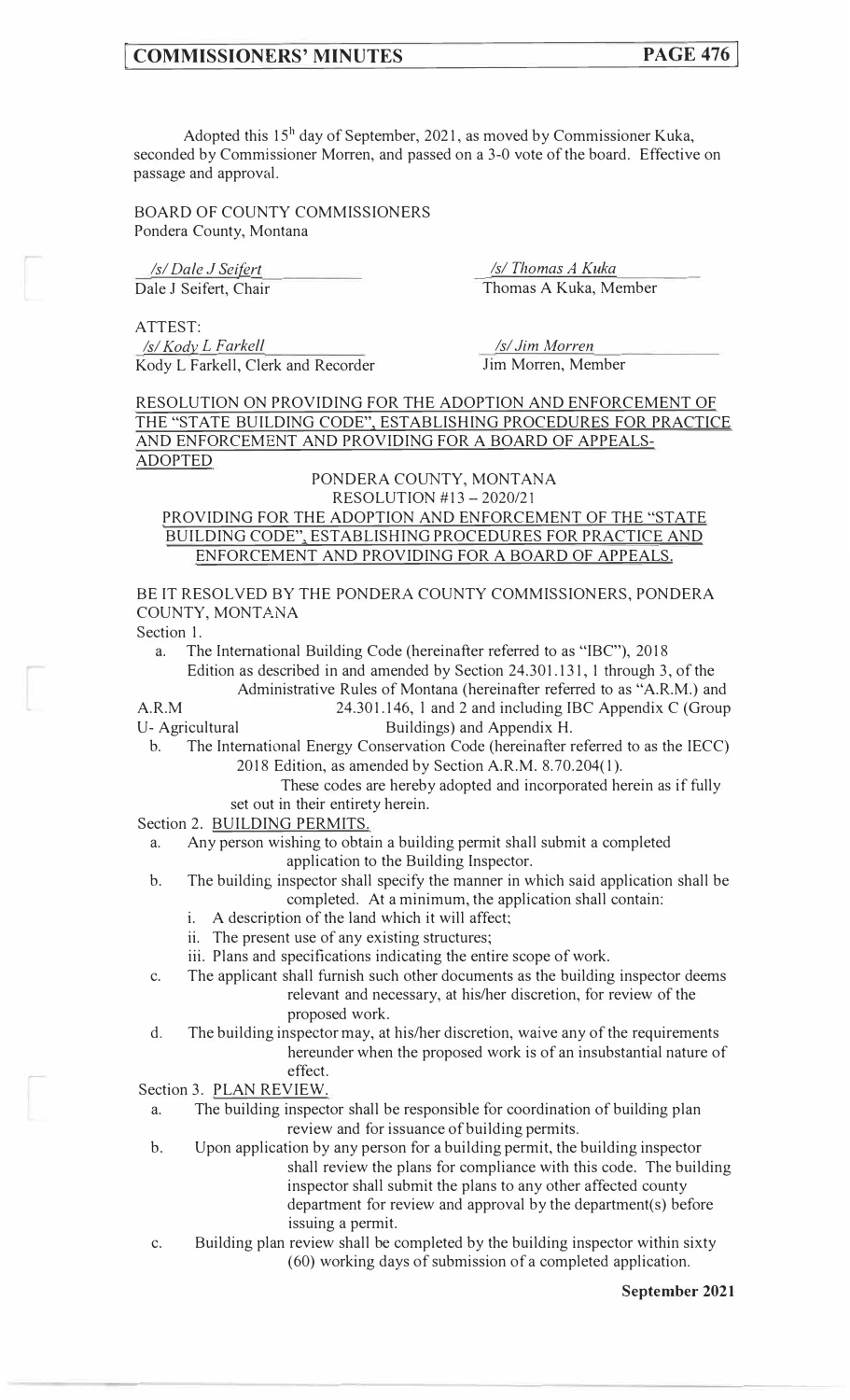# **COMMISSIONERS' MINUTES PAGE 477**

- d. The building inspector may, in certain cases, request the building codes division, other state agencies or design professionals to aid in the plan review process. In such cases, the building inspector may lengthen the completion of time for review by twenty (20) working days when necessary.
- One such approved set of plans and specifications shall be retained by the building inspector as a public record, for a period of not less than ninety (90) days from the date of completion of the work covered therein, one set of approved plans and specifications shall be given to Pondera County for permanent record according to the Montana Local Government Retention and Disposition Schedule, MR6 section 2, and one set of approved plans and specifications shall be returned to the applicant, which set shall be kept on such building or work site at all time during which the work authorized thereby is in progress and shall be open to inspection by public officials. Such approved plans and specifications shall not be changed, modified or altered without authorization from the building inspector and all work shall be done in accordance with the approved plans.
- Section 4. INSPECTIONS.
	- a. Inspections shall be conducted by the building inspector. Where other departments require inspection, the building inspector shall ensure they are conducted within the time frame allowed in **section 4-1-2.** Final inspections and issuance of certificates of occupancy shall be conducted in accordance with the I. B.C.
	- b. Building systems relying on other than natural ventilation and/or light; plumbing systems, gas piping, electrical or other related elements will require acceptance by the authority having jurisdiction for disciplines as mentioned, in writing and must be presented in a manner acceptable by the building inspector before a certificate of occupancy is issued,
- Section 5. INSPECTOR QUALIFICATIONS AND DUTIES.
	- a. The building inspector shall possess adequate knowledge of the building trade and such other qualifications as may be prescribed by the county commissioners from time to time.
	- b. As building inspector, his/her duties shall include those set forth in the l.B.C. and in Montana Code Annotated title 50, chapter 60, 2013, as now or hereinafter amended.
- Section 6. FACTORY BUILT BUILDINGS.
	- a. Factory Built buildings bearing an insignia issued by the Montana Building Codes Division, Department of Labor and Industry, shall be subject to local government zoning, utility connections, building permit and subsequent inspections for foundations and appurtenances to the structure (landings, stairs, decks, covered porches, etc.).
	- b. Applications to Pondera County for the erection and utility connection shall be in accordance with the I.B.C.
- Section 7. PERMIT FEES.
	- a. Building permit fees shall be set and established by the county commissioners from time to time by appropriate resolution.
- Section 8. TERRITORIAL APPLICATION.
	- a The jurisdictional area of the county shall be commercial buildings and structures and permits therefore within the county boundaries of Pondera County.
- Section 9. BOARD OF APPEALS.

a. In order to determine the suitability of alternate materials and methods of construction and to provide for reasonable interpretations of the provisions of the I.B.C., there shall be and is hereby created a board of appeals, consisting of five (5) members, who are qualified by experience and training to pass upon matters pertaining to building construction. The members shall appoint one of their own to act as secretary to take the minutes of all meetings. The Board of Appeals shall be appointed by the county commissioners and shall hold office for three (3) year staggered terms, without term limits. The board shall adopt reasonable rules and regulations for conducting its investigations and shall render all decisions and findings, in writing, to Pondera County,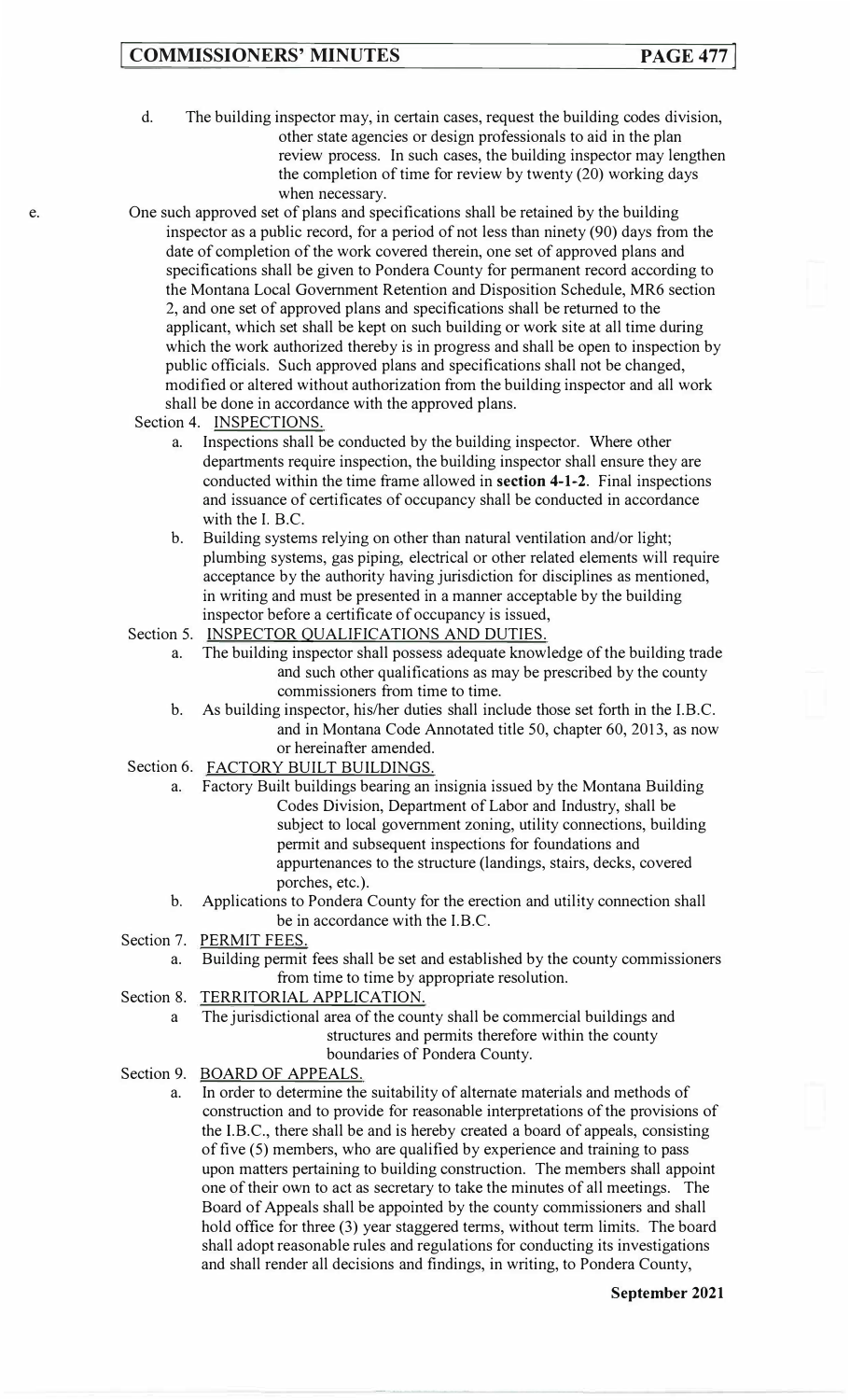with a duplicate copy to the applicant. The board may recommend to the commissioners such new legislation as is consistent herewith.

- Section 10. VIOLATIONS AND PENALTIES.
	- a. It shall be unlawful for any person, firm or corporation to erect, construct, enlarge, alter, repair, move, improve, remove, raze, convert, demolish, equip, use, occupy or maintain any building or structure in the county, or cause or permit the same to be done, contrary to, or in violation of, any of the provisions of this chapter.
	- b. Any person, firm or corporation violating any of the provisions of this code shall be deemed guilty of a misdemeanor and each such person shall be deemed guilty of a separate offence for each and every day during which any violation of any of the provisions of this code is committed, continued or permitted and upon conviction of any such violation, such person shall be punishable by a fine of not more than three hundred dollars (\$300.00) or by imprisonment for not more than ninety (90) days or by both such fine and imprisonment.

Section 11. COPY ON FILE.

- One copy of each of the code mentioned above shall be on file with Pondera County for inspection by the public.
- Section 12. EFFECT ON FUTURE AMENDMENTS TO THE "STATE BUILDING CODE".
- a. Each and every provision of this resolution shall be amended by resolution of Pondera County within ninety (90) days of notification of changes adopted by the Department of Labor and Industry, Building Codes Bureau, when and as any future amendments are made to the codes referred herein above so as to conform to future amendments.
- b. This resolution shall have full force and effect thirty (30) days from the date of its adoption and approval by the Pondera County Commissioners.

Adopted this 15th day of September, 2021, as moved by Commissioner Morren, seconded by Commissioner Kuka, and passed on a 3-0 vote of the board. Effective on passage and approval.

BOARD OF COUNTY COMMISSIONERS Pondera County, Montana

*Isl Dale J Sei{§rt*  Dale J Seifert, Chair

*Isl Thomas A Kuka*  Thomas A Kuka, Member

ATTEST:

*Isl Kody\_ L F arkell*  Kody L Farkell, Clerk and Recorder

*Isl Jim Morren*  Jim Morren, Member

### AUGUST COMMISSION MINUTES APPROVED

Commissioner Morren moved and Commissioner Kuka seconded to approve the August 2021 Minutes of the Commission. Motion carried.

# REGULAR MEETING SEPTEMBER 29, 2021 CANCELLED

Commissioner Kuka moved and Commissioner Morren seconded to cancel the regular meeting of the Commissioners scheduled for September 29, 2021. All three commissioners will be attending the Montana Association of Counties Annual Conference. Motion carried.

### PURCHASE IN EXCESS OF \$500 APPROVED -

Commissioner Kuka moved to approve the installation of a Boiler Gasket Kit for a total of\$14,715.00 from Montana Boiler Services Inc. Purchase will be paid out of the General Fund. Commissioner Morren seconded. Motion carried.

JOB DESCRIPTION FOR PONDERA COUNTY CONTACT TRACING COORDINATOR AND PUBLIC HEALTH DEPARTMENT ADMINISTRATIVE ASSISTANT APPROVED